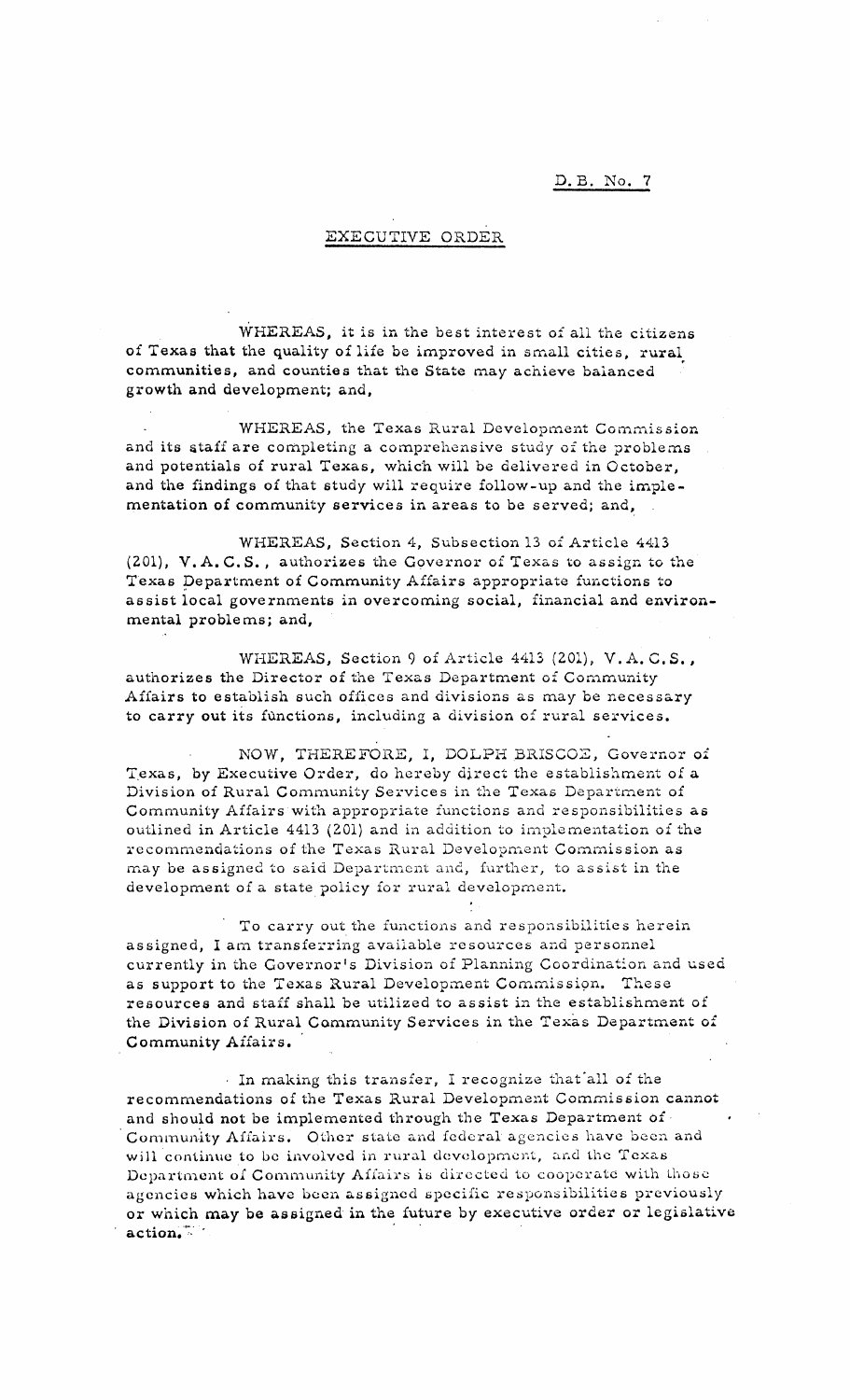Finally, I would like to recognize and express my gratitude to the Texas Department of Agriculture for its important role in supporting the work of the Texas Rural Development Commission.

I request all public and private institutions and individuals to give full cooperation 'and support to the Texas Department of Community Affairs in carrying out its mission of providing rural community services.

This Executive Order shall become effective September 1, 1973, and shall remain in effect until modified or rescinded by me.

GIVEN UNDER MY HAND this  $23$  day of August, 1973.



 $\sim$  , even  $\sim$  moment

Dolph Eriscoe Governor of Texas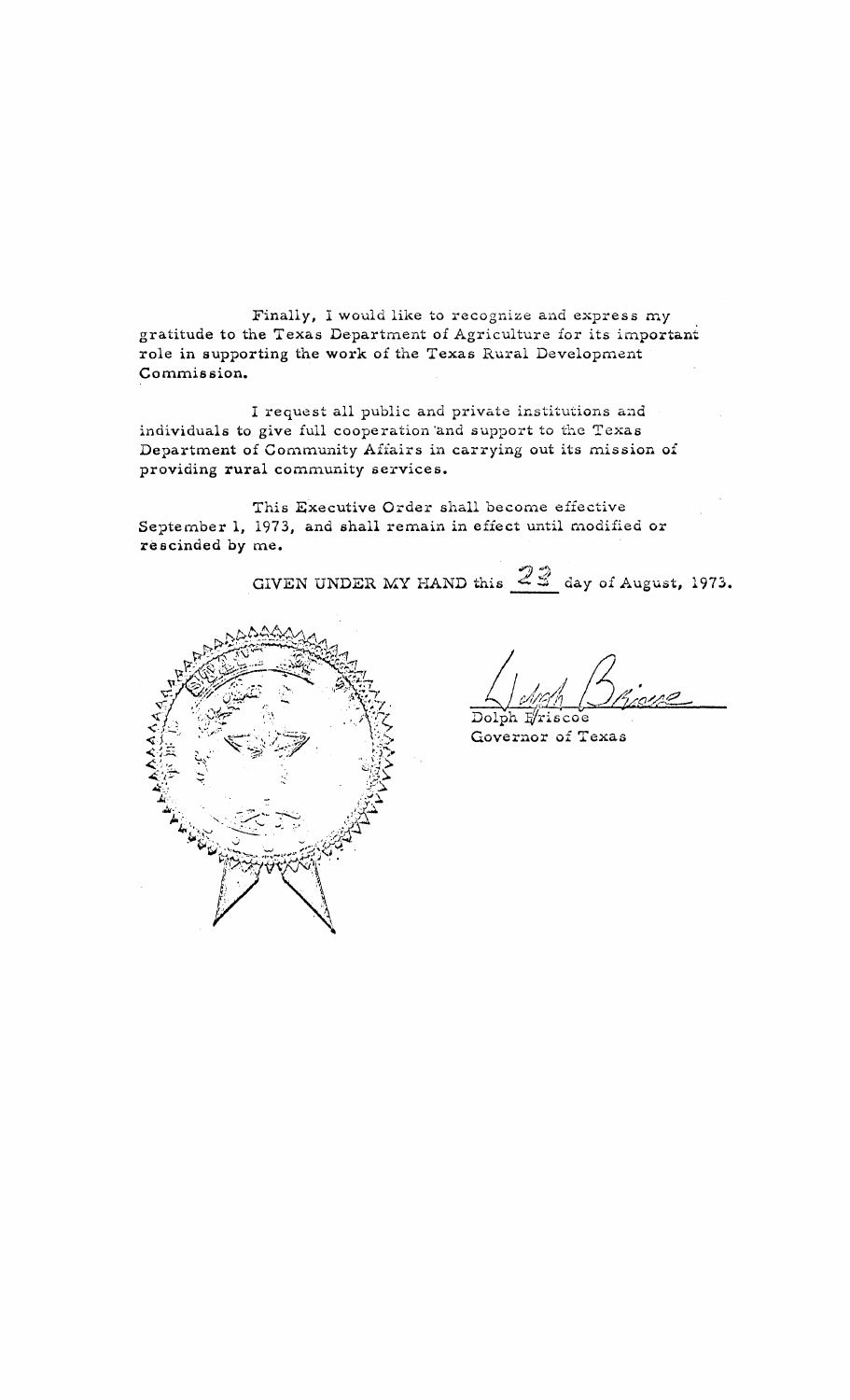Office of Governor Dolph Briscoe March 16, 1973

Governor Dolph Briscoe today announced plans for the creation of a Hural Development Council to assist in formulating a statewide rural development policy and in other matters pertaining to the improvement of Texas' rural areas and small towns.

The Council, whose membership will include representatives of State Government and the private sector, will serve in an advisory capacity to the Governor.

Governor Briscoe said he will ask the Council to work toward the establishment of a permanent Texas Rural Development Commission, and to assist in the preparations for a statewide Governor's Conference on Rural Development that is planned for next fall.

The Governor pointed out that the assignments of the Council will in no way interfere with the work of the present Rural Development Commission which is to make its recommendations and final report to the Governor in October.

"The problems that have befallen our small towns and rural areas deserve to receive our most serious attention, and I am determined that rural development will have this high priority. The problems of declining rural population and increasing urban congestion are inter-related, and by working toward rural solutions, we will, at the same time, benefit Texas urban areas, " Governor Briscoe said.

 $-- 30--$